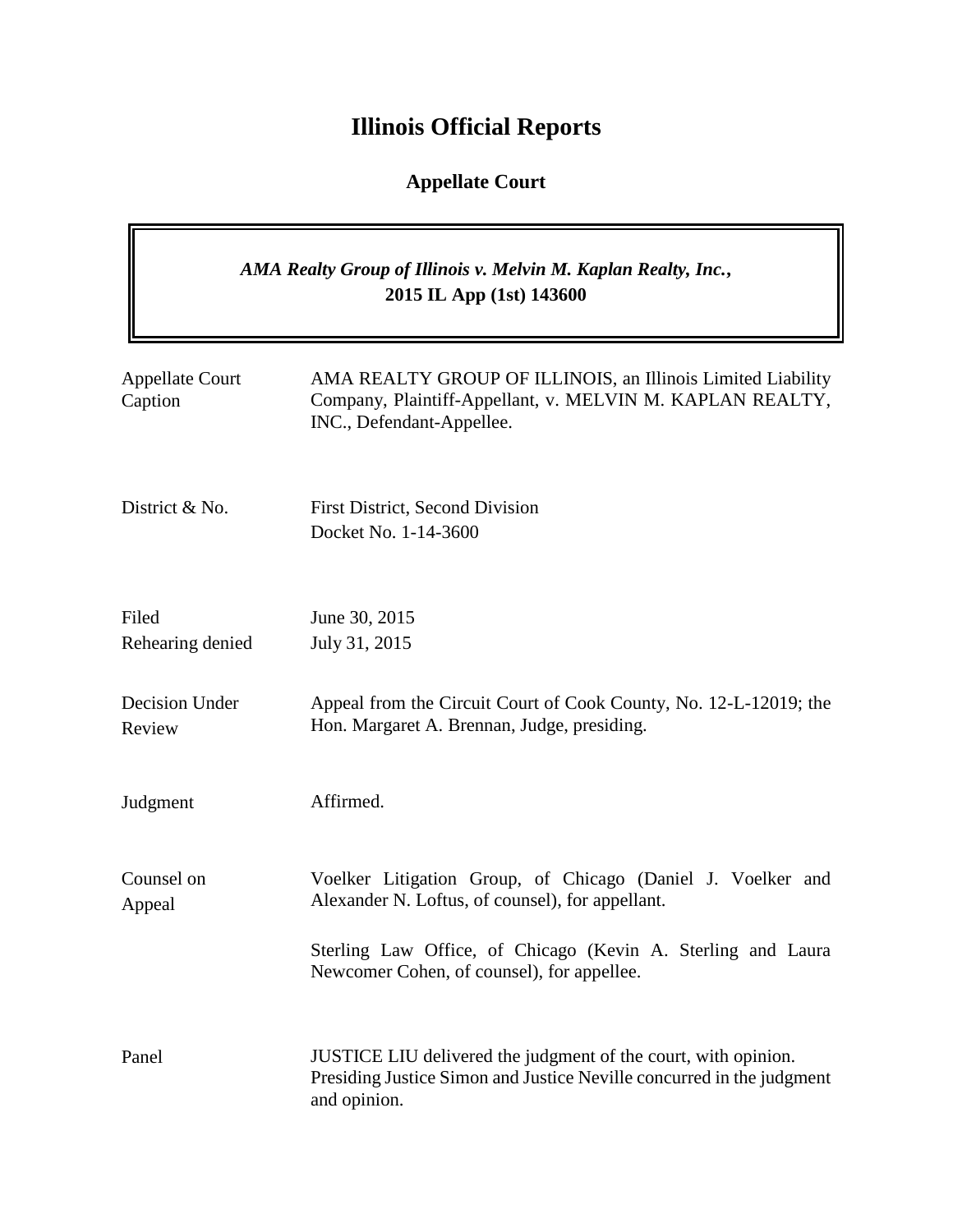#### **OPINION**

¶ 1 This dispute arises out of an exclusive listing agreement between plaintiff, AMA Realty Group of Illinois, LLC (AMA), and defendant, Melvin M. Kaplan Realty, Inc. (Kaplan), for the sale of a multi-unit apartment building that AMA owned. AMA filed this lawsuit, alleging slander of title, after Kaplan recorded a broker's lien against the property. Kaplan countersued, alleging that AMA breached the listing agreement by negotiating directly with the purchaser and subsequently concealing these negotiations. The circuit court granted summary judgment in favor of Kaplan on its counterclaim and denied AMA relief on the slander of title claim. AMA appeals from the order of summary judgment. We affirm.

### ¶ 2 BACKGROUND

#### ¶ 3 A. The Listing Agreement

¶ 4 The facts of this case are largely undisputed. AMA and Kaplan were opposing parties in a previous lawsuit involving an unpaid sales commission. On January 26, 2009, as a settlement of that dispute, AMA and Kaplan entered into an exclusive listing agreement pursuant to which Kaplan agreed to market and sell the Rosenwald Apartments, a multi-unit building owned by AMA (the property).

¶ 5 The term of the listing agreement was one year, from January 26, 2009 to 11:59 p.m. on January 25, 2010. Pertinent to this appeal, the agreement provided as follows:

> "1. In consideration of the services to be performed by Melvin Kaplan Realty, Inc. (Brokerage Company, hereinafter referred to as 'Broker'), and the commissions to be paid by AMA Realty Group of Illinois, LLC ('Seller') the parties agree that Broker *shall have the exclusive right to market and sell Seller's property* upon the following terms and conditions:

> 13. Seller agrees *to immediately refer* to Seller's Designated Agent, all prospective purchasers or brokers who contact Seller for *any* reason and to provide Seller's Designated Agent with their names and addresses." (Emphases added.)

¶ 6 Under the terms of the listing agreement, Kaplan was entitled to a (5%) commission on the gross sales price of any sale if, during the term of the agreement: (1) Kaplan "obtain[ed] an offer to purchase the property from a ready, willing, and able buyer at the marketing price [\$11,700,000]" or (2) "[AMA] enter[ed] into a contract for the sale or exchange of the property at any price and upon any terms to which [AMA] consent[ed]."

¶ 7 B. The Alleged Breach

 $* * *$ 

- ¶ 8 In November 2009, Landwhite Development, LLC (Landwhite), contacted Kaplan and requested information about the property. On November 19, Bentzion Friedman, a sales broker for Kaplan, emailed a marketing package for the property to David Roos, a Landwhite member.
- ¶ 9 Sometime prior to the end of November, Landwhite scheduled a meeting with AMA for December 9. In his email to Alex Loyfman, a co-owner of AMA, Roos requested that Loyfman identify the representatives from AMA who would be attending the December 9 meeting, for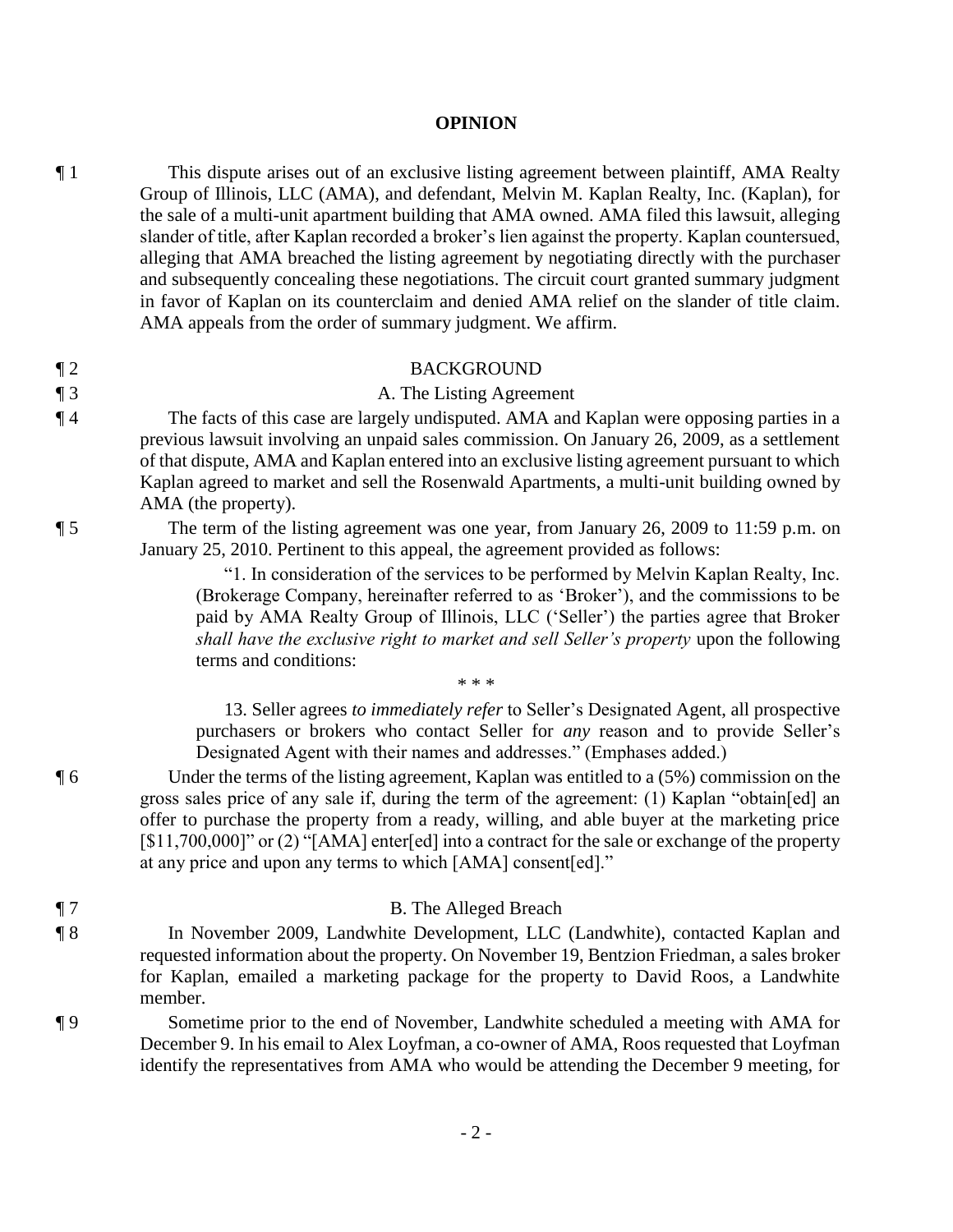purposes of notifying the building's security in advance of the meeting. Loyfman responded by email, indicating that only he and his father, Michael, would be attending the meeting.

- ¶ 10 On December 3, Friedman contacted Roos, inquiring as to whether Landwhite still had any interest in the property. Roos told Friedman that Landwhite had already set up a meeting with AMA and that the Loyfmans would be the only AMA representatives at the meeting. As it turned out, neither the owners nor anyone else from AMA had informed Friedman or anyone else at Kaplan about the December 9 meeting. Nonetheless, Friedman attended the meeting between Landwhite and AMA on that date.
- ¶ 11 During the December 9 meeting, Landwhite made a verbal offer for \$4 million for the property. AMA rejected this offer. After the meeting concluded, Alex Loyfman told Friedman that the meeting had been a "waste of time." Later that month, Friedman attempted to contact Landwhite about its interest in the property, but Landwhite never responded. When Friedman called Loyfman about Landwhite's interest in the property, Loyfman represented that he "[had not] heard anything from them." According to email communications in the record, Loyfman was, in fact, in continued contact with Landwhite regarding the sale of the property through January 12, 2010.
- ¶ 12 On January 20, Loyfman met with Roos and other Landwhite members to discuss the property. The following day, Loyfman told Friedman, via email, that there was nothing currently in place for the sale of the apartment. Loyfman also told Friedman to "let him know" if Kaplan "had anything on hand." Less than a week later, on January 25, Landwhite e-mailed AMA a draft purchase agreement with a price term totaling \$6 million. The draft agreement for the purchase of the property was sent at around 8 p.m., shortly before the expiration of the listing agreement.
- ¶ 13 On February 12, AMA and Landwhite signed a purchase agreement for the property. Friedman was not told by anyone at Landwhite or AMA that the two parties had reached an agreement for the purchase of the property. Friedman did not even learn about the February 12 purchase agreement until July, five months later, when he read a newspaper article regarding the pending transaction.
- ¶ 14 Kaplan recorded a commercial real estate broker's lien on the property in August 2012. On January 28, 2013, the sale of the property closed for a final price of \$6.75 million. AMA did not pay Kaplan or Friedman a commission following the closing on the sale of the property.
- ¶ 15 Prior to the closing, on October 22, 2012, AMA filed a complaint for slander of title. Kaplan countersued, alleging breach of contract, promissory estoppel, and *quantum meruit*. 1 Following discovery, Kaplan moved for summary judgment on its breach of contract claim, arguing that AMA violated the exclusive listing agreement by negotiating directly with Landwhite for the sale of the property and by failing to disclose these negotiations to Kaplan.
- ¶ 16 The circuit court ultimately granted summary judgment in favor of Kaplan on its breach of contract counterclaim and entered judgment against AMA on its slander of title claim. On October 31, 2014, the court awarded Kaplan a total of \$486,898.51 in damages, fees, costs and prejudgment interest. AMA timely appealed. We thus have jurisdiction pursuant to Illinois Supreme Court Rule 301 (eff. Feb. 1, 1994) and Rule 303 (eff. May 30, 2008).

 $\overline{a}$ 

- 3 -

<sup>1</sup>AMA's motion to dismiss Kaplan's promissory estoppel and *quantum meruit* claims was granted by the trial court on May 29, 2013.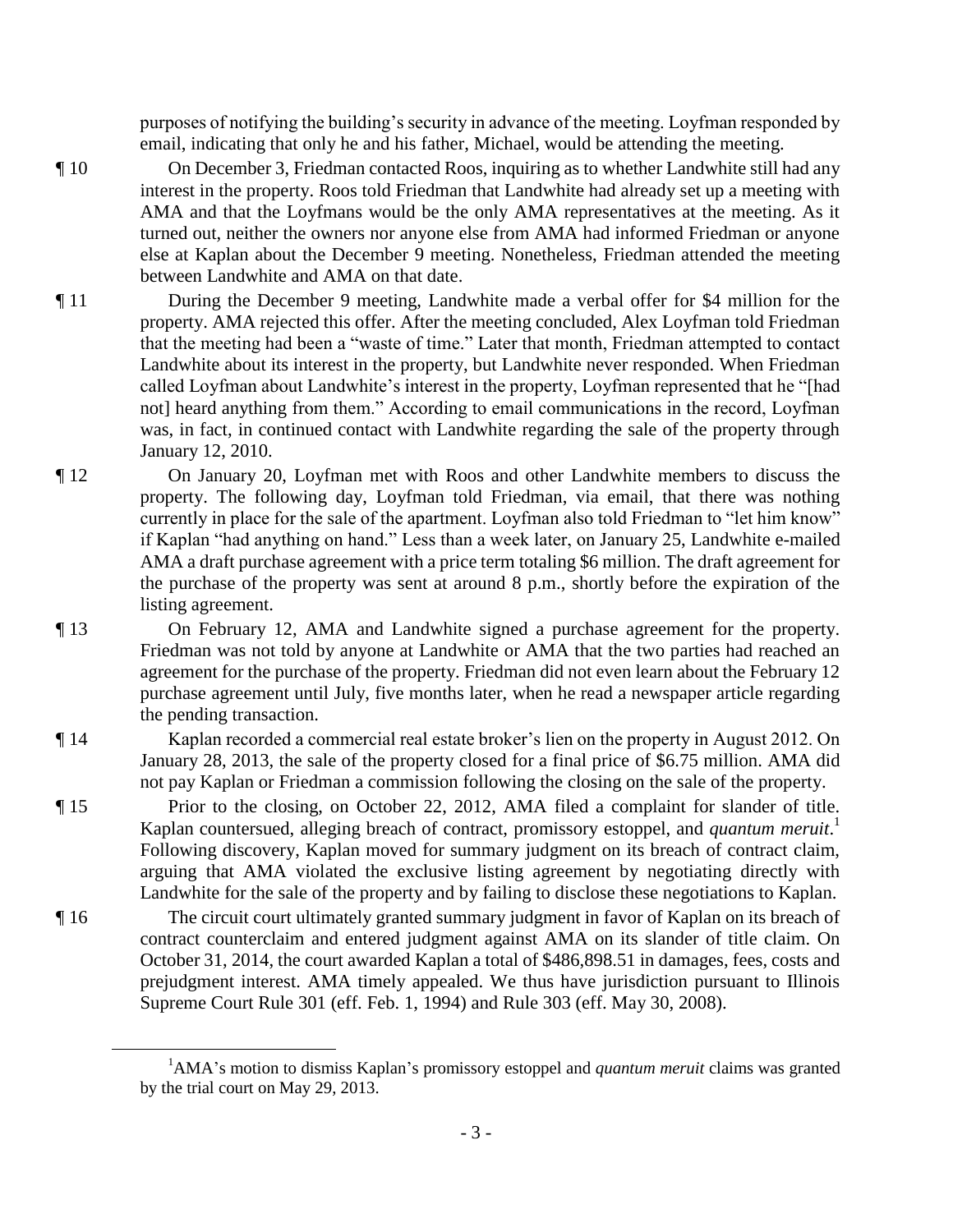#### ¶ 17 ANALYSIS

- ¶ 18 AMA argues that the court erred in granting summary judgment on Kaplan's breach of contract counterclaim, where AMA fulfilled all of its affirmative obligations under the listing agreement. Kaplan disagrees and maintains that AMA breached the parties' agreement not only when it deliberately excluded Kaplan from negotiations with Landwhite regarding the property, but also when it later attempted to conceal these ongoing negotiation efforts. Summary judgment is justified when "the pleadings, depositions and admissions on file, together with the affidavits, if any, show that there is no issue as to any material fact and that the moving party is entitled to judgment as a matter of law." 735 ILCS 5/2-1005(c) (West 2012). We review *de novo* an award of summary judgment. *Weather-Tite, Inc. v. University of St. Francis*, 233 Ill. 2d 385, 389 (2009) (citing *Williams v. Manchester*, 228 Ill. 2d 404, 417 (2008)).
- ¶ 19 The question we must resolve is whether AMA complied with the express terms of the listing agreement. Where the terms of a contract are not ambiguous, they "should generally be enforced as they appear" (*Dowd & Dowd, Ltd. v. Gleason*, 181 Ill. 2d 460, 479 (1998)), and will be given their plain, ordinary, and popular meaning (*Westlake Financial Group, Inc. v. CDH-Delnor Health System*, 2015 IL App (2d) 140589, ¶ 11 (citing *Thompson v. Gordon*, 241 Ill. 2d 428, 441 (2011)). A contract is not considered to be ambiguous simply because the parties disagree on its meaning. *Central Illinois Light Co. v. Home Insurance Co.*, 213 Ill. 2d 141, 153 (2004). The construction of a contract presents a question of law subject to *de novo*  review. *Gallagher v. Lenart*, 226 Ill. 2d 208, 219 (2007). Our primary objective in construing a contract "is to give effect to the intent of the parties" (*id.* at 232), and, in doing so, we must construe the contract as a whole, analyzing each provision in light of other provisions (*Westlake Financial Group, Inc.*, 2015 IL App (2d) 140589, ¶ 11 (citing *Thompson*, 241 Ill. 2d at 441)).

¶ 20 Neither party asserts that any terms in the listing agreement are ambiguous. Rather, each of the parties believes it has complied with all of the material terms. AMA contends that because Kaplan had knowledge of Landwhite and its interest in purchasing the property, AMA fulfilled its contractual duty to refer all interested purchasers to Kaplan. In defense of its independent negotiations with Landwhite, AMA argues that it was not required, under the terms of the listing agreement, to "refrain from communicating directly with prospective purchasers that [Kaplan] [was] already aware of." AMA also maintains that Kaplan is not entitled to a commission on the sale of the property because Kaplan failed to perform under the listing agreement by either: (1) bringing an offer to AMA for the market price of the property from a party ready to complete the purchase, or (2) ensuring the completion of a sale for the property during the term of the listing agreement.

- ¶ 21 Kaplan argues that, under the plain language of the agreement, AMA had no right to engage in negotiations or schedule meetings with prospective purchasers. Rather, AMA was permitted only to refer interested parties to Kaplan, which had the "exclusive right" to market and sell the property. According to Kaplan, because AMA negotiated with Landwhite during the exclusive listing period and concealed these dealings from Kaplan, AMA's conduct violated the listing agreement and constituted a breach of contract.
- ¶ 22 Following our review of the record, we find no error in the circuit court's award of summary judgment on Kaplan's breach of contract counterclaim. We construe the language of the listing agreement to mean that AMA was prohibited from negotiating directly with *any*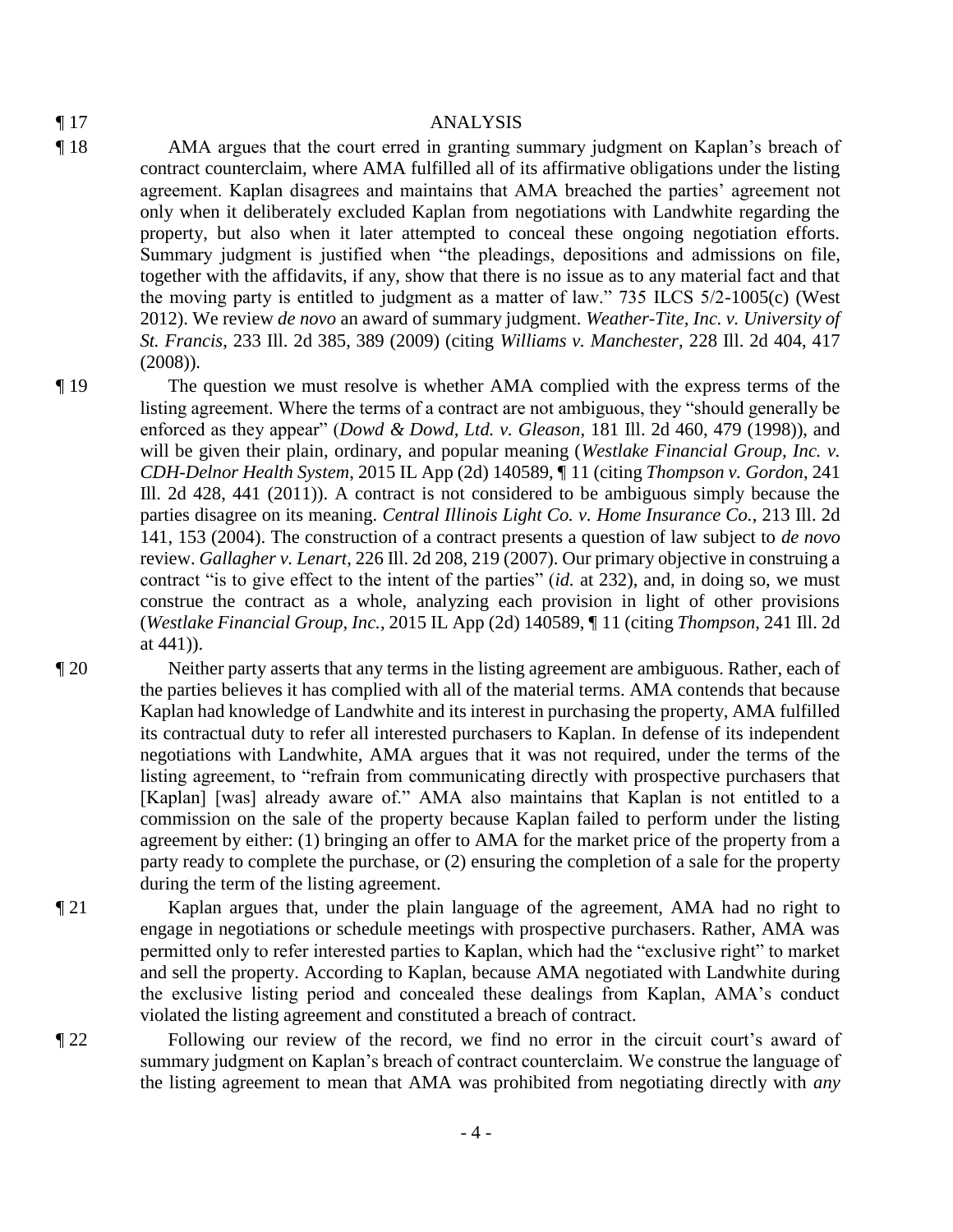prospective purchaser, including Landwhite, regardless of whether Kaplan was actually responsible for originally introducing or procuring the prospect. It is plain from the unambiguous text of the agreement that AMA was obligated "to immediately refer" to Kaplan each prospect (or broker for the prospect) who contacted AMA "for *any* reason." (Emphasis added.) The agreement contains no exception for prospects "known" to Kaplan or the reasons for the contact.

¶ 23 We also observe that the listing agreement provides that Kaplan "shall have the exclusive right to market and sell [AMA's] property." The word "exclusive" means "limiting or limited to possession, control, or use by a single individual or group." Merriam-Webster's Collegiate Dictionary 436 (11th ed. 2006). Applying that definition here, we find that Kaplan was granted the sole right–to the exclusion of any other party *including* the owner of the property–"to market and sell" the property. The listing agreement further provides that AMA "agrees to immediately *refer* to [Kaplan], all prospective purchasers or brokers who contact [AMA] *for any reason* and to provide [Kaplan] with their names and addresses." (Emphases added.) "Refer," given its ordinary definition, means "to send or direct for treatment, *aid*, *information*, or decision." (Emphases added.) Merriam-Webster's Collegiate Dictionary 1045 (11th ed. 2006). Thus, AMA was contractually obligated to send and direct anyone who contacted it about the property–for any reason–to Kaplan. Read together, the foregoing provisions are subject to only one reasonable interpretation: Kaplan had the sole authority to communicate with potential buyers during the term of the listing agreement and AMA's role was simply to refer all inquiries from prospective purchasers to Kaplan. *Dowd & Dowd, Ltd.*, 181 Ill. 2d at 478 (holding that unambiguous terms should be read as they appear).

¶ 24 The record shows that, contrary to the terms of the listing agreement, AMA failed to refer Landwhite to Kaplan and elected, instead, to negotiate directly with Landwhite and attempt to exclude Kaplan from these negotiations. It is apparent that sometime before December 9, 2009, the date of the initial meeting between Landwhite and AMA, AMA began directly communicating with Landwhite to schedule the meeting. At that point, AMA had a duty to direct Landwhite to address all communications and inquiries, for "any" reason, to Kaplan or its agents. By not disclosing the December 9 meeting to Kaplan, AMA breached its duty.

- ¶ 25 Kaplan's attendance at the December 9 meeting, despite its lack of prior knowledge about the scheduled meeting, should have reminded AMA's representatives of their obligation to include Friedman or any other agents of Kaplan in further negotiations with any prospective purchaser, including Landwhite. This was not the case. Instead, the record shows that, subsequently, AMA failed to inform Kaplan about the e-mails exchanged with Landwhite, failed to inform Kaplan about the January 20, 2010 meeting with Landwhite, at which AMA anticipated an "LOI" (which we interpret to be a letter of intent for the purchase of the property), and failed to inform Kaplan that Landwhite offered to purchase the property for \$6 million on January 25, 2010, the last effective day of the listing agreement.
- ¶ 26 We make no finding as to whether AMA's failure to include Kaplan in the negotiations was deliberate. The record, however, reveals a pattern of omission and nondisclosure by AMA about its communications with Landwhite from sometime prior to December 9, 2009 through January 25, 2010, the last effective date of the listing agreement. Even when the purchase agreement was signed by Landwhite and AMA in February 2010, AMA still did not notify Kaplan about the pending sale of the property. It appears that Landwhite also avoided any further communications with Kaplan after the December 9 meeting. However, Landwhite is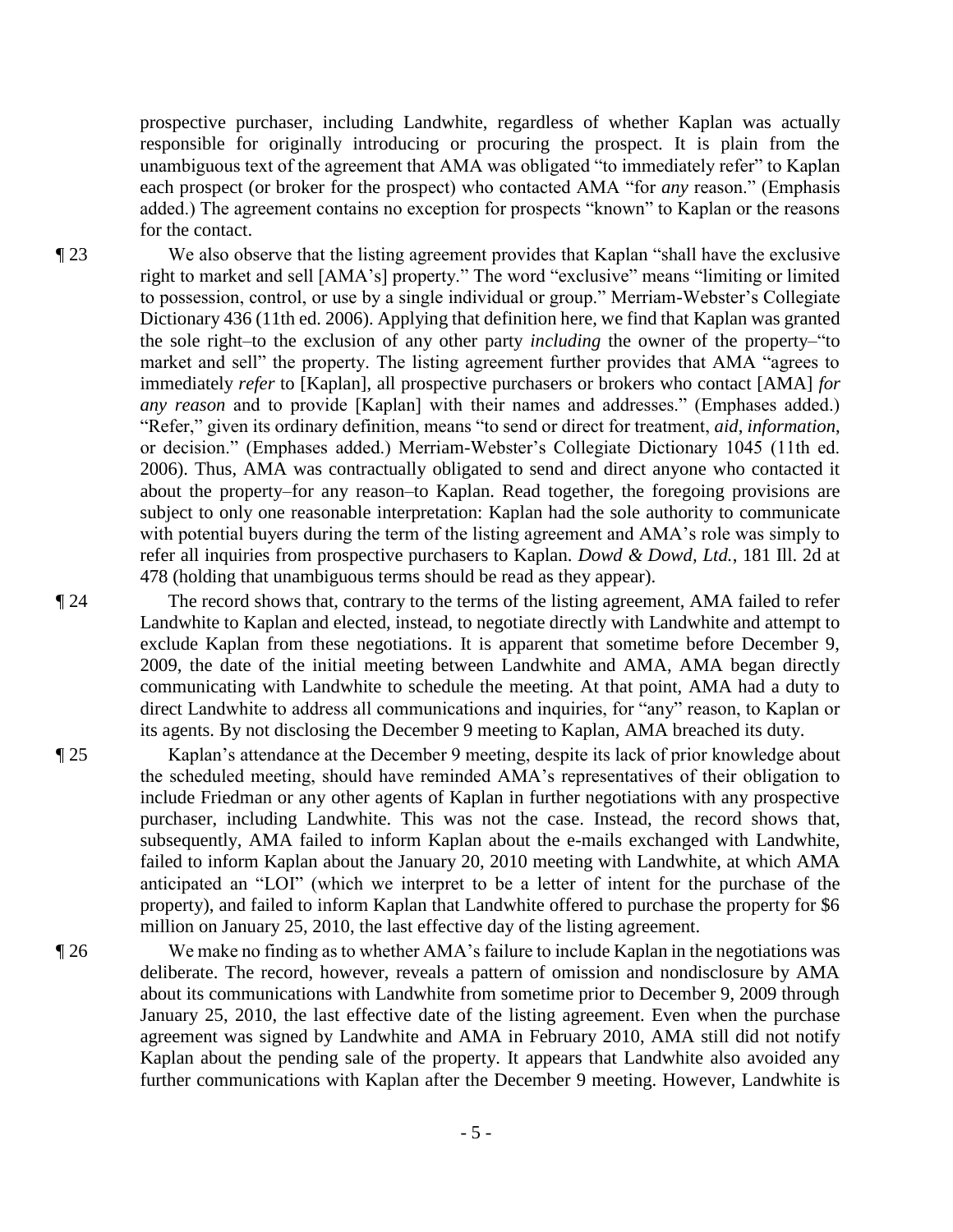not bound to any of the terms of the listing agreement and owes no duty to Kaplan. Furthermore, it does not matter whether the discussions between AMA and Landwhite involved the purchase, lease or other conveyance of the property, or some other use of the property short of an acquisition. AMA had a duty to direct Landwhite to Kaplan for all such discussions, and implicit in that duty was the obligation to refrain from continuing its negotiations with Landwhite without Kaplan's participation or without informing Kaplan that it was engaged in such endeavors.

¶ 27 AMA would have us interpret the phrase "exclusive right" to mean that someone other than Kaplan had the ability to market and sell the property because "[the terms of the agreement] did not prohibit AMA from dealing directly with prospective purchasers that [Kaplan] was aware of." We cannot adopt such an interpretation, as it is not supported by the plain meaning of the term "exclusive" and would render the exclusivity and referral provisions of the listing agreement superfluous. *Westlake Financial Group, Inc.*, 2015 IL App (2d) 140589, ¶ 11 (citing *Thompson*, 241 Ill. 2d at 441).

¶ 28 We find *Gretencord v. Cryder*, 336 Ill. App. 3d 930 (2003), to be instructive. The *Gretencord* court held that when there is an exclusive listing agreement, a seller has a duty to refer all prospective buyers to his licensed broker. *Id*. at 934-35. In *Gretencord*, the defendant was a seller that had entered into a three-month exclusive listing agreement with the plaintiff-broker to sell his farm. *Id*. at 931. The listing agreement contained a provision that required the defendant to " 'immediately refer to the [plaintiff's agent] all prospective purchasers or brokers who contact [the defendant] for any reason and to provide the [plaintiff's agent] with their names and addresses.' " *Id.* at 932. During the term of this agreement, the plaintiff made contact with a third party that ultimately contacted the defendant directly and purchased the property. The plaintiff contended that he had not actively solicited the purchaser initially because he had been told by the defendant's attorney that the purchaser was not interested, and he had also been told by the purchaser himself that he could not afford the farm. *Id*. The defendant admitted that he failed to refer the purchaser to the plaintiff. *Id*. The *Gretencord* court held that the defendant breached his duty under the listing agreement and awarded the plaintiff relief, noting that the "defendant had only to refer [the purchaser] to [the plaintiff] and to provide [him] with [the purchaser's] name and address pursuant to \*\*\* the listing agreement. Defendant did neither." *Id*. at 934.

¶ 29 Here, similar to *Gretencord*, AMA had several occasions and opportunities to refer Landwhite to Kaplan or its agent, Friedman. There is no evidence, however, indicating that AMA attempted to reach Kaplan prior to any of the meetings it scheduled with Landwhite. Instead, AMA's owner told Kaplan's agent, immediately after the December 9, 2009 meeting, that the meeting had been a "waste of time." AMA then participated in a prearranged meeting with the purchaser on January 20, 2010, at which point AMA expected a written letter of intent concerning Landwhite's offer to purchase the property. However, the record shows that none of the AMA owners had invited Friedman to the meetings or informed him about them.

¶ 30 AMA argues that we should not apply *Gretencord* here because the record lacks proof of any collusion between AMA and Landwhite, and because there was no protection period in the listing agreement. These distinctions have no bearing on our decision, as the facts involving collusion and a protection period were not dispositive to the *Gretencord* court's holding. Moreover, any proof of intentional concealment or collusion would not impact or alter the elements of a breach of contract that Kaplan must establish in its counterclaim.